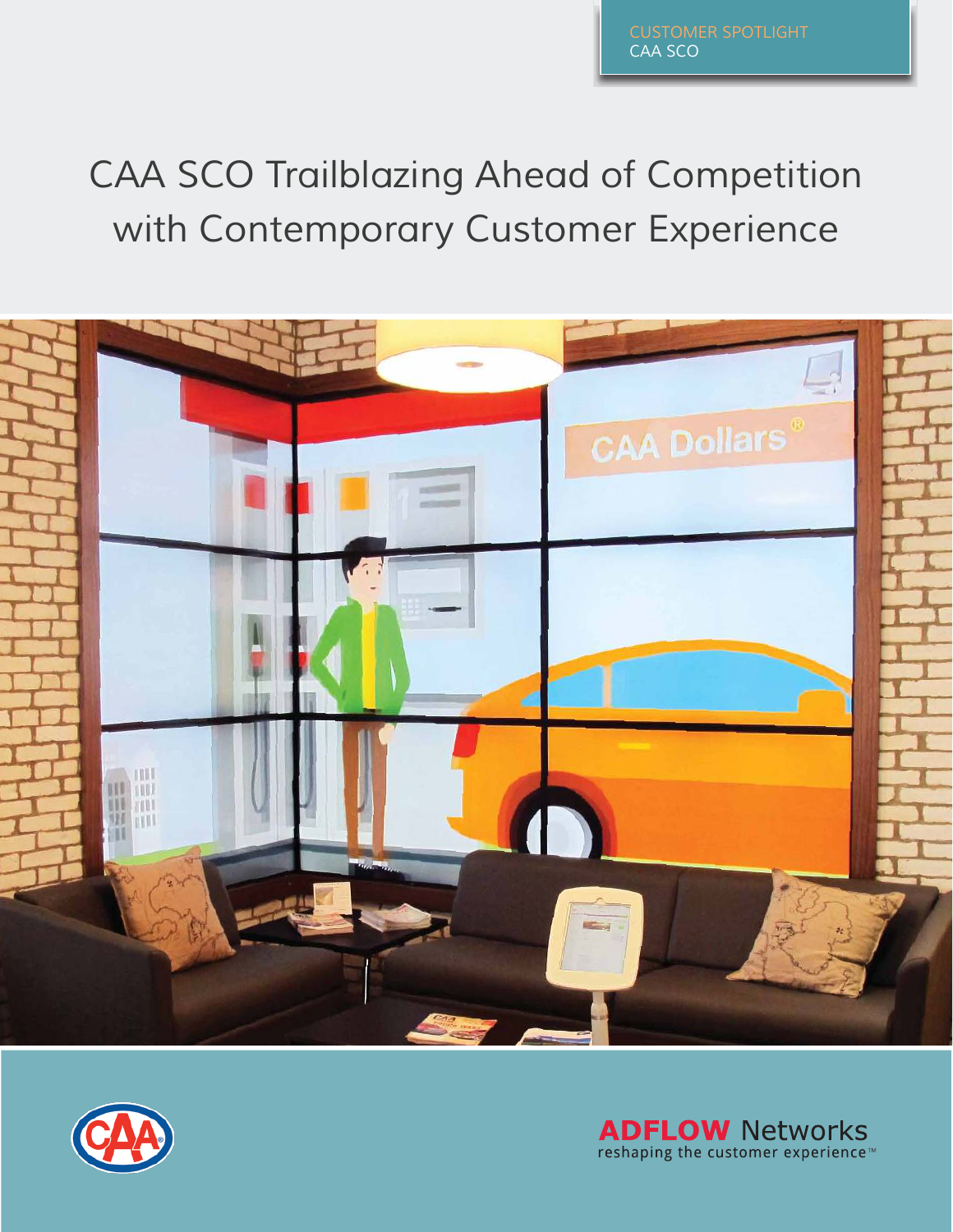

At ADFLOW Networks, we are proud to have the opportunity to work with innovative and forward thinking organizations.

The Canadian Automobile Association South Central Ontario (CAA SCO) is an innovative company that has managed to stay ahead of the competition in the automotive industry for over a century.

#### ABOUT CAA SCO

For over a hundred years, CAA has been helping Canadians stay mobile, safe and protected. CAA South Central Ontario is one of nine auto clubs across Canada providing roadside assistance, travel, insurance services and member savings for 2 million members.

### THE REASON CAA SCO CHOSE TO IMPLEMENT DIGITAL SIGNAGE:

CAA SCO makes a point of implementing advanced technology to provide the most effective services for their members. The organization decided to implement flat screen digital monitors in their stores, to increase the effectiveness of their communication efforts. Digital signage now affords CAA SCO the possibility of dynamically communicating more timely and complete information to customers via slideshows, audio and video.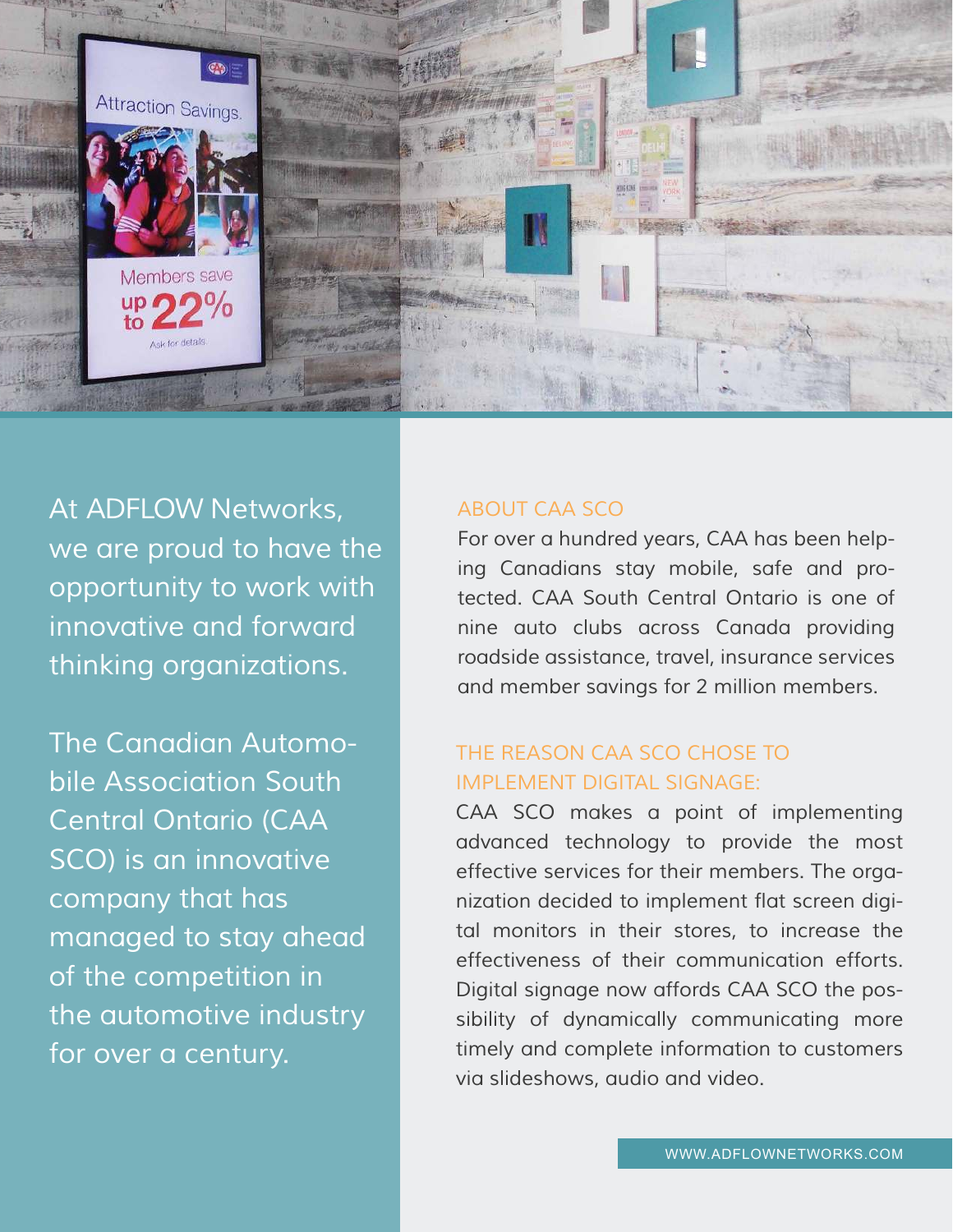Laura Santlal, Director of Marketing at CAA SCO describes their intentions "to use the technology to its fullest advantage, by ensuring it supports sales, and increases awareness of the full range of services we offer to both members and non-members.

Digital signage is the perfect complement to our in-store communications. Additionally, the monitors eliminate the need to physically install and replace printed signage frequently."



Ask us about Member-exclusive ber-extreption

## THE REASON CAA SCO CHOSE ADFLOW NETWORKS:

ADFLOW initially installed digital monitors at 34 CAA SCO locations and was thrilled with the results achieved and the responsiveness of the ADFLOW team.

Laura describes her experience with ADFLOW, "We relied heavily on ADFLOW 2 years ago when we installed digital signage in the original 34 locations. Recently, we again relied on ADFLOW's expertise to help us define an effective content strategy and explore various options for the new concept store. The ADFLOW team was very helpful in identifying the pros and cons of each option that was available to us. They worked with us to outline the technical issues that might arise with each approach we considered, in terms of the different quality of screens, duration, content creation, and timing."

**66 THE ADFLOW**<br>TEAM HELL TEAM was very HELPFUL IN IDENTIFYING THE PROS AND CONS of each option that was AVAILABLE TO US E

*Laura Santlal, CAA SCO*